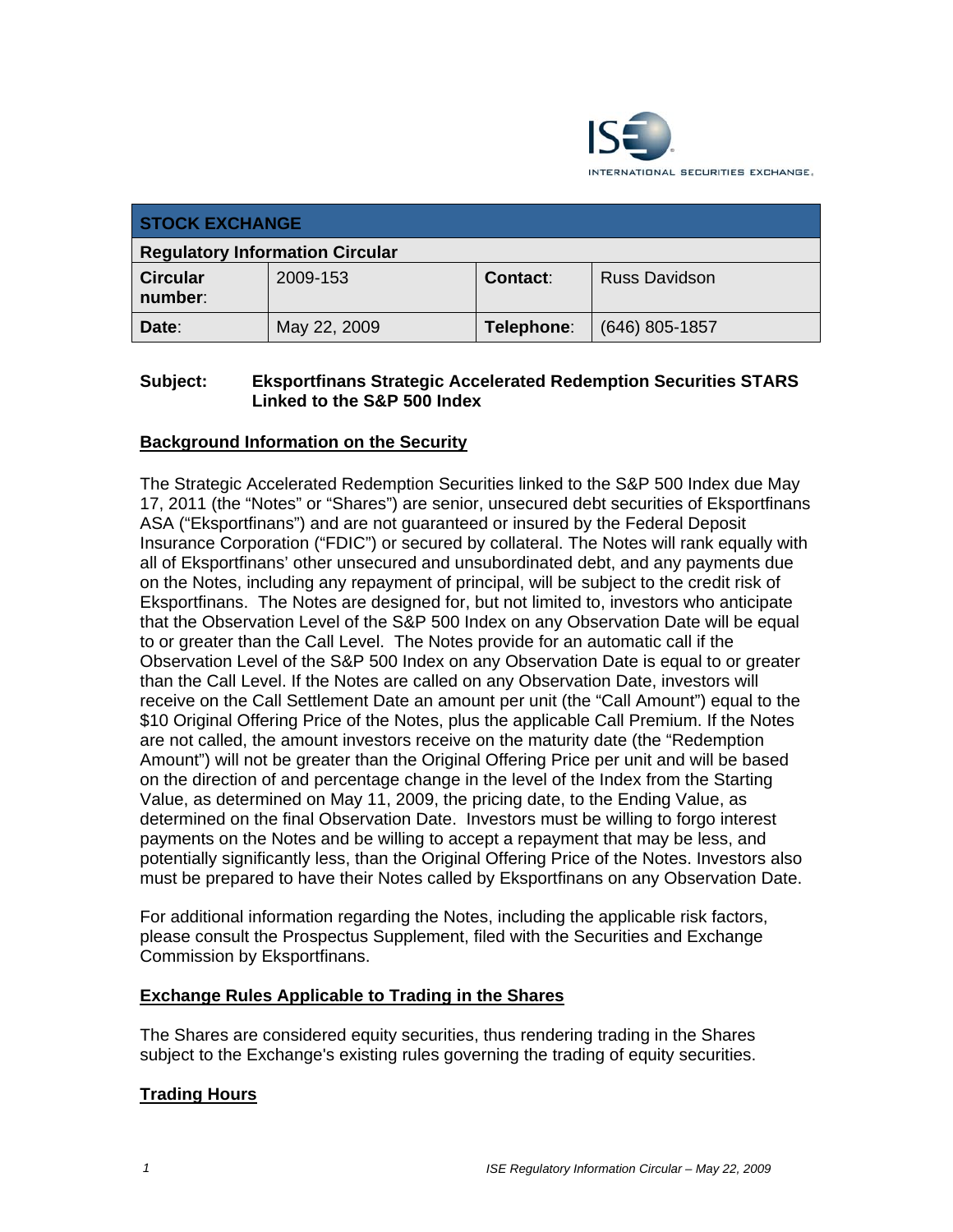Trading in the Shares on ISE is on a UTP basis and is subject to ISE equity trading rules. The Shares will trade from 8:00 a.m. until 8:00 p.m. Eastern Time. Equity EAMs trading the Shares during the Extended Market Sessions are exposed to the risk of the lack of the calculation or dissemination of underlying index value or intraday indicative value ("IIV"). For certain derivative securities products, an updated underlying index value or IIV may not be calculated or publicly disseminated in the Extended Market hours. Since the underlying index value and IIV are not calculated or widely disseminated during Extended Market hours, an investor who is unable to calculate implied values for certain derivative securities products during Extended Market hours may be at a disadvantage to market professionals.

## **Trading Halts**

ISE will halt trading in the Shares in accordance with ISE Rule 2101(a)(2)(iii). The grounds for a halt under this Rule include a halt by the primary market because it stops trading the Shares and/or a halt because dissemination of the IIV or applicable currency spot price has ceased, or a halt for other regulatory reasons. In addition, ISE will stop trading the Shares if the primary market de-lists the Shares.

#### **Delivery of a Prospectus**

Pursuant to federal securities laws, investors purchasing Shares must receive a prospectus prior to or concurrently with the confirmation of a transaction. Investors purchasing Shares directly from the Fund (by delivery of the Deposit Amount) must also receive a prospectus.

Prospectuses may be obtained through the Distributor or on the Fund's website. The Prospectus does not contain all of the information set forth in the registration statement (including the exhibits to the registration statement), parts of which have been omitted in accordance with the rules and regulations of the SEC. For further information about the Fund, please refer to the Trust's registration statement.

**This Regulatory Information Circular is not a statutory Prospectus. Equity EAMs should consult the Trust's Registration Statement, SAI, Prospectus and the Fund's website for relevant information.**